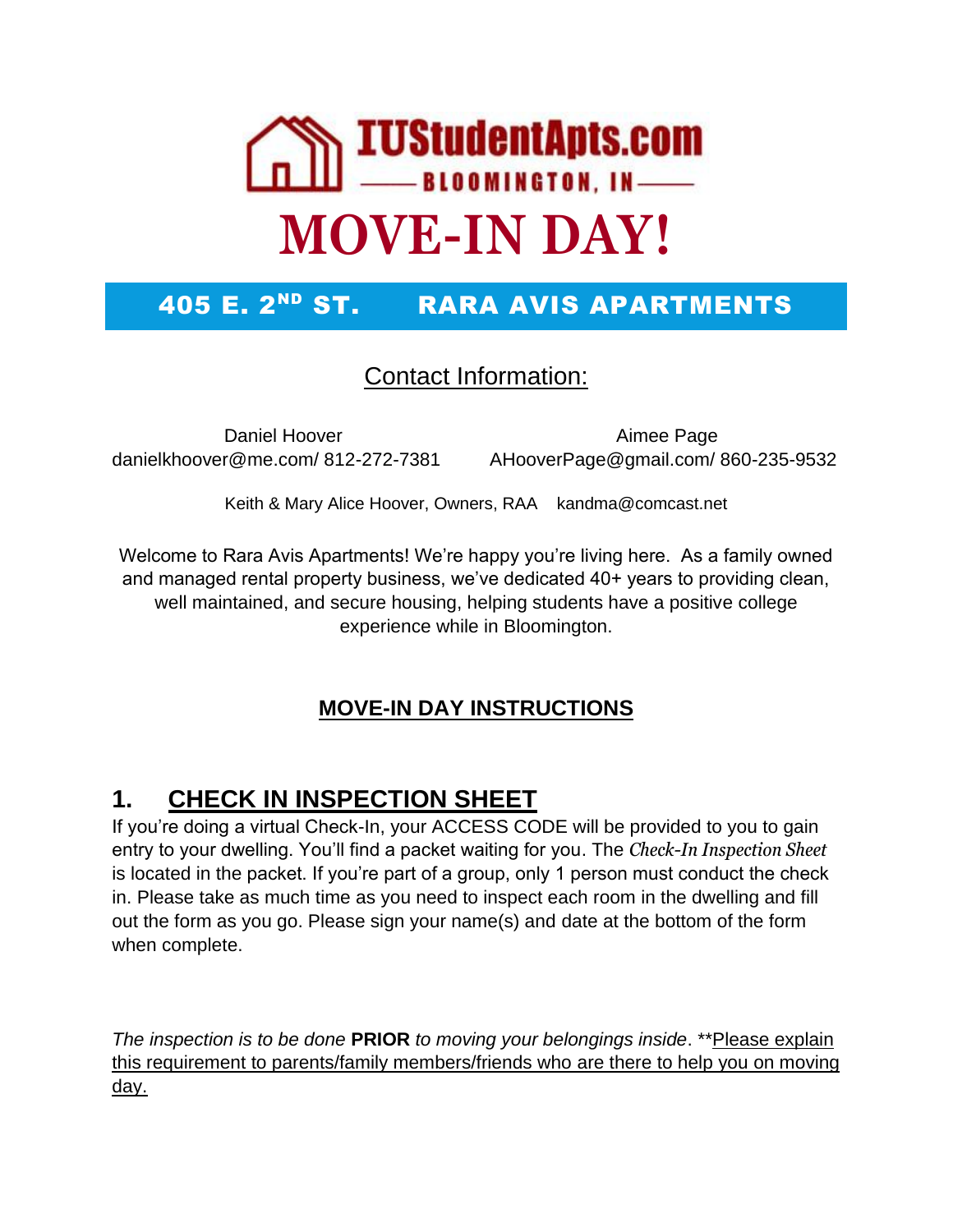Joint check-ins are required by the City of Bloomington. Virtual Check-Ins will be conducted over FaceTime or Zoom. We may shoot video of the unit prior to your move in day. We encourage you to also take video of the condition of the unit when you check in, prior to moving furniture inside

# **2. TENANTS RIGHTS AND RESPONSIBILITIES FORM**

The City of Bloomington requires signatures on the *Tenants Rights and Responsibilities Form*, located in the packet. Please read the form, sign and date where indicated, and return to the envelope. All tenants are required to sign this form by the City. Please ensure that you sign it upon arrival and return it to the packet.

## **3. SMOKE DETECTOR FORM**

The City of Bloomington provides a *Smoke Detector Compliance Form*, located in the packet. Please read the form, sign and date where indicated, and return to the envelope. All tenants are required to sign this form by the City. Please ensure that you sign it upon arrival and return it to the packet.

# **4. ADDITIONAL ITEMS FORM**

There is an *Additional Items Form* in the packet listing items that are being provided to you upon move-in. (if applicable to your unit) Tenants are responsible for replacing these items for the next group of tenants upon move out. Please ensure that you sign it upon arrival and return it to the packet.

## **5. CLEANING and REPAIR FORM**

The last page to sign is a *Cleaning and Repair Form* in your packet. Please read thoroughly and sign.

# **6. PARENT GUARANTEES AND INSURANCE FORMS**

If you have yet to submit your Parent Guarantee and Insurance Forms, please place them in the packet now, or send electronically.

# **7. KEYS**

Access Codes allow you to use a keyless entry to your dwelling. If applicable, additional entry keys will be left for each tenant. Individual Bedroom keys are labeled and conveniently left in bedroom doorknobs.